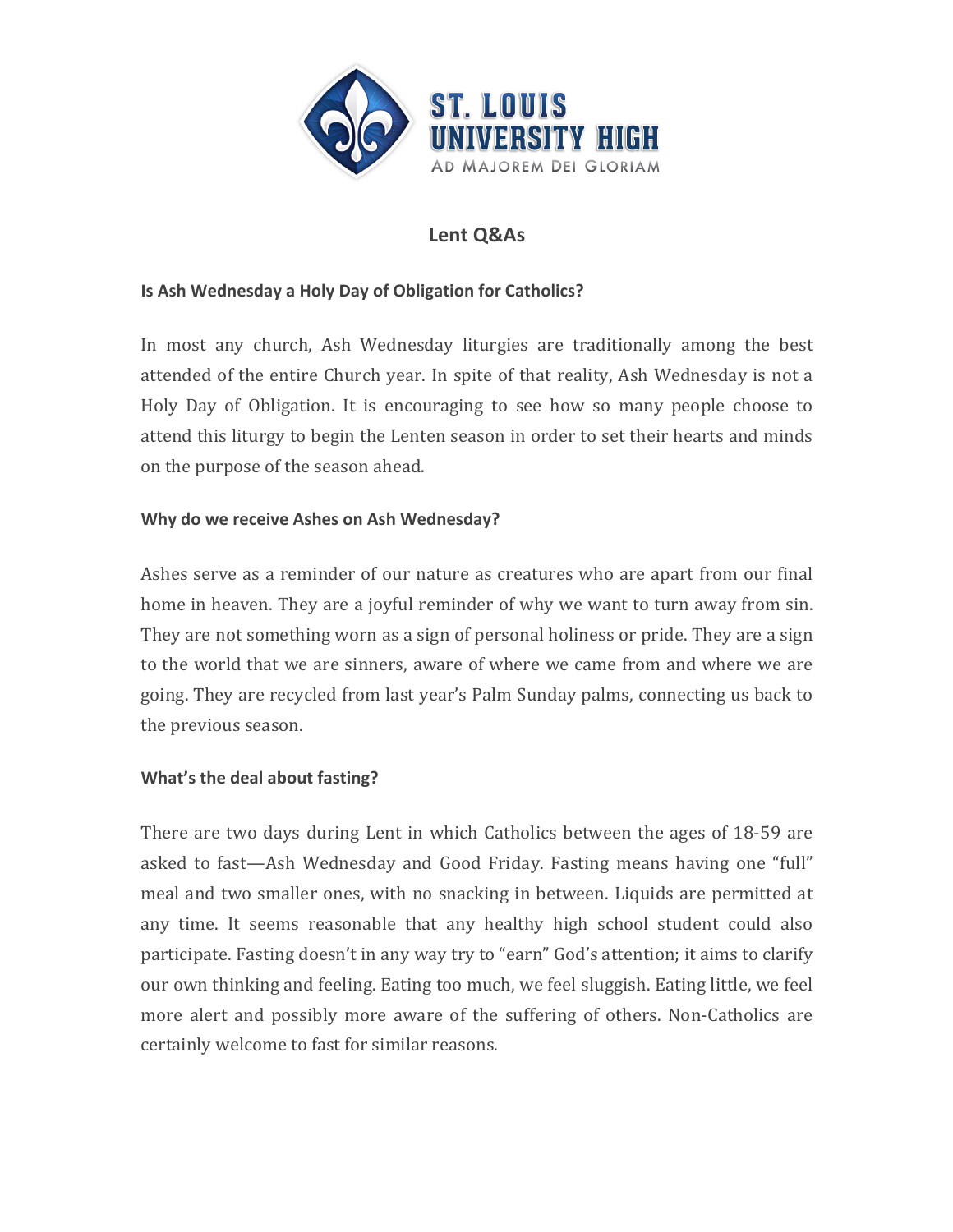

#### Wait...what about not eating meat?

Abstaining from meat is something that is asked of anyone 14 years or older, both on Ash Wednesday and every Friday of Lent. It's a gesture of sacrifice that may help us grow in our ability to make bigger sacrifices. It doesn't make sense to abstain from meat if we are going to have a more enjoyable meal. On the Fridays of Lent, we remember the sacrifice of Christ on Good Friday and unite ourselves with that sacrifice through abstinence and prayer. Access to good, healthy meat is a luxury enjoyed by our society, and it helps puts us in solidarity with those who lack such access. For the vegetarians amongst us, it would make sense to abstain from a luxury staple in our diet. Non-Catholics are certainly welcome to abstain from meat for similar reasons.

#### **What if I forget about whole the no-meat thing and have a breakfast burrito?**

That doesn't mean you are going to hell. It does suggest that perhaps you should offer a prayer of humility.*Lord, help me to put aside myself during this Lenten season and bring me closer to You.* Intentionally "forgetting" is not at all in line with what the season asks of us.

### **What about the "giving something up for Lent" practice?**

This is an excellent idea that we hope everyone embraces! The purpose of giving anything up for Lent should be to help grow in freedom, apart from that something. It makes no sense to give things up to which we have no real attachment. Perhaps you might give up judging other people or another particular bad habit. Perhaps vulgarity or screen addiction to your mobile device is something restricting your freedom. Or, perhaps your Lenten sacrifice could be for the Activity Period snack money that, instead, you give to the Rice Bowl. How you spend your time could be another area for sacrifice: rather than playing video games after your homework,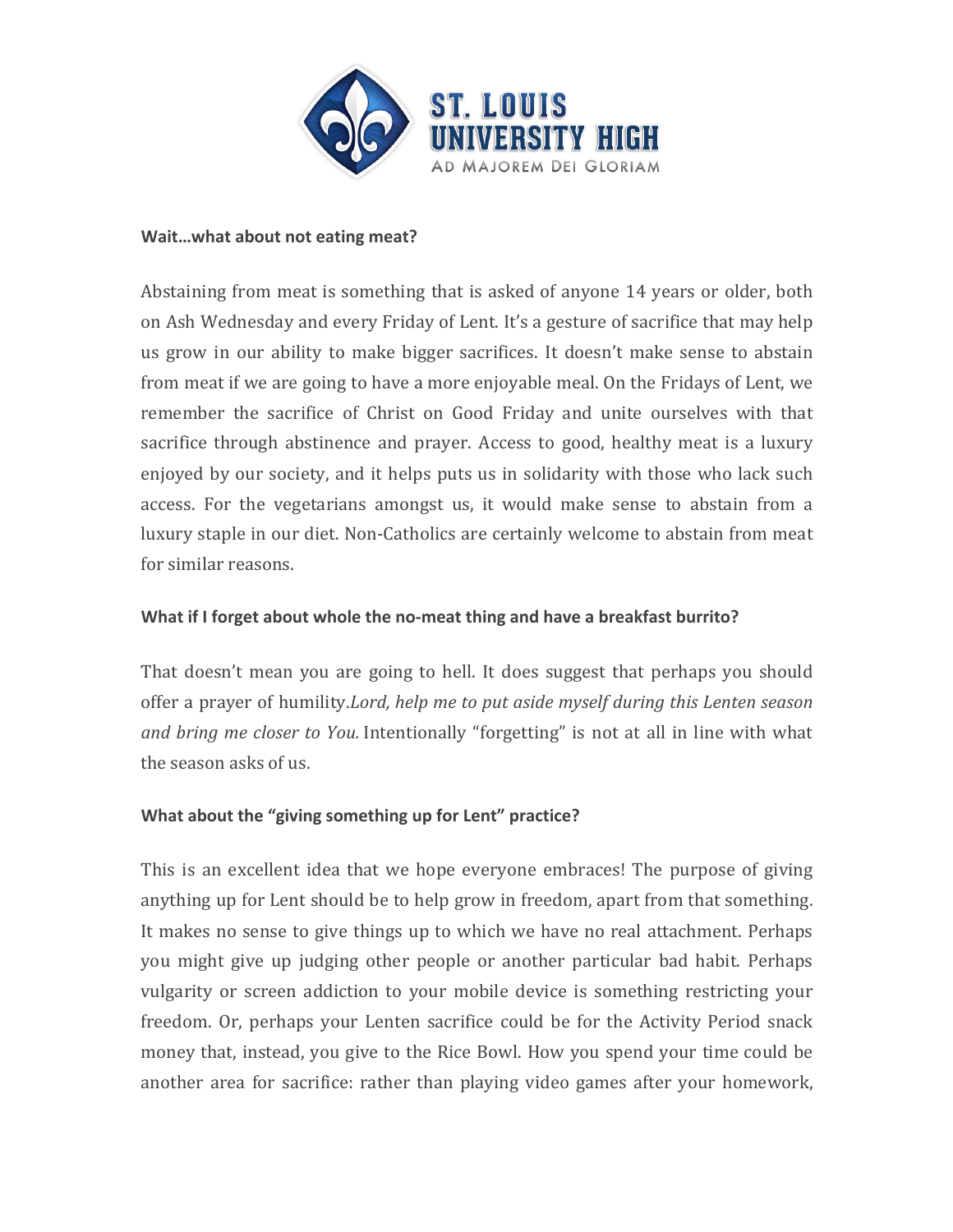

spend that time in prayer, or in doing something nice for your family or friends. Perhaps you might resolve to attend daily 7:20am Mass at SLUH once or twice a week. Even if you "mess up" on your Lenten promises, pray for strength and God's help to start again!

## What's this I hear about Sundays "not counting" for my Lenten sacrifice?

Because Sundays celebrate the feast of the Resurrection of Jesus, and thus are not prescribed days of fasting and abstinence, some people choose to "relax" their Lenten promises on this day. To that, we say: what is the point of your sacrifice? Lent is a season of conversation, a season to turn hearts back to Christ and away from sin. It makes very little sense to "relax" a promise to root out sin in your life and engage in that behavior on Sunday. True conversion is about a total change of heart—something that we need all the practice we can get at. Lent affords us the opportunity to make new behavioral habits, and habit creation is a seven-day-aweek job.

#### **When does Lent end?**

Lent ends on Holy Thursday. That is when the Triduum—Holy Thursday, Good Friday and Holy Saturday—begins, leading into Easter. The Triduum is a liturgical season unto itself, a season that condenses the entirety of the Christian mystery and message into three beautiful days. Easter is not only a day but an Octave (eight day) celebration leading to another season of the Church—the Easter Season—which ends on Pentecost Sunday.

### **Why does the date of Easter always change?**

The Council of Nicaea  $(A.D. 325)$  set the date of Easter as the Sunday that follows the paschal full moon. The paschal full moon is the full moon that falls on or after the vernal (spring) equinox. In the Jewish calendar, Passover is held on or very near this moon. Since we know that Jesus' Last Supper was a Passover feast, the Sunday after